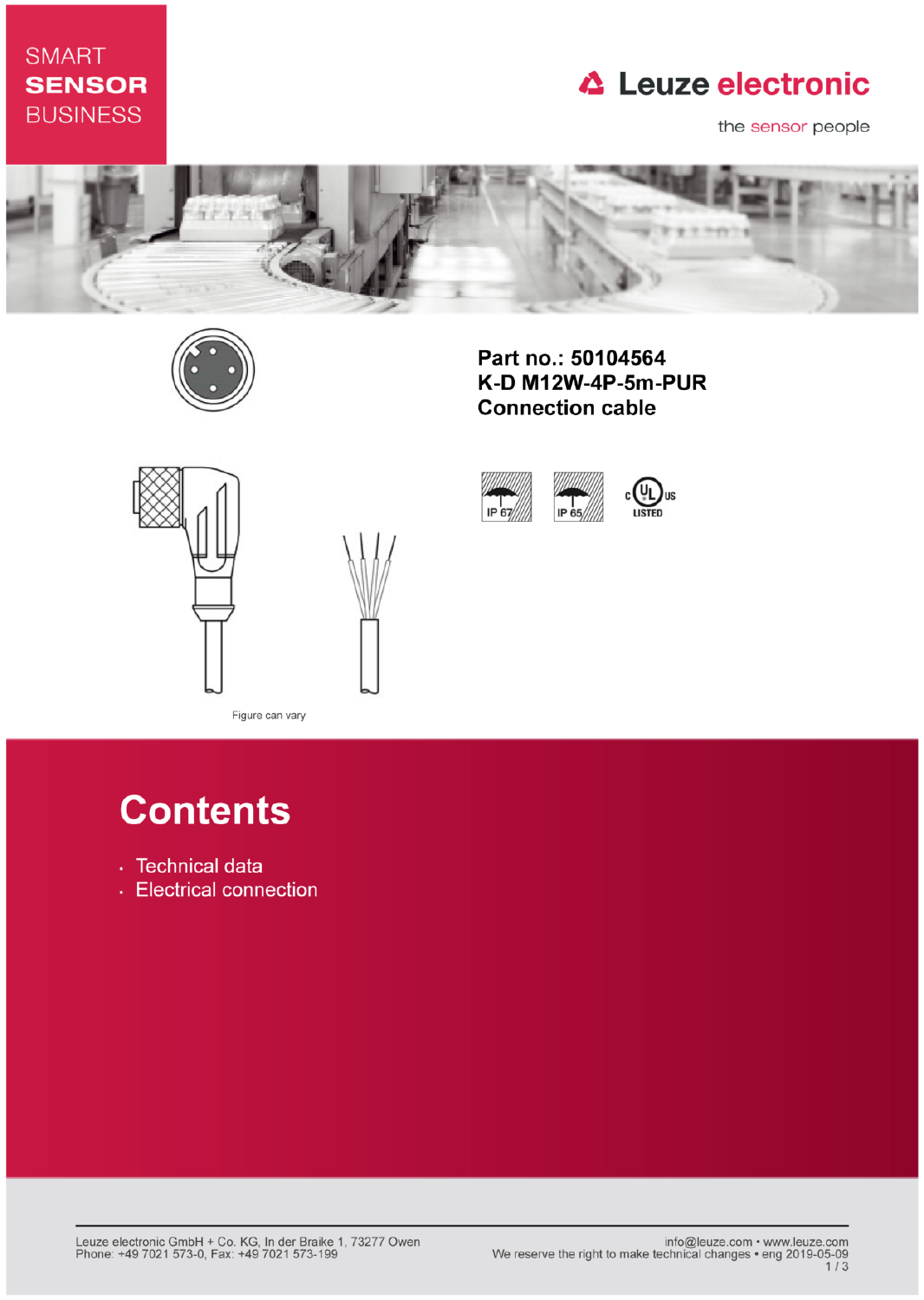#### Part no.: 50104564 – K-D M12W-4P-5m-PUR – Connection cable

#### **Technical data**

| <b>Electrical data</b>                         |                                                                                                                                                                                                                            |
|------------------------------------------------|----------------------------------------------------------------------------------------------------------------------------------------------------------------------------------------------------------------------------|
| <b>Performance data</b>                        |                                                                                                                                                                                                                            |
| Operating voltage                              | Max. 250 V AC/DC                                                                                                                                                                                                           |
|                                                |                                                                                                                                                                                                                            |
| <b>Connection</b>                              |                                                                                                                                                                                                                            |
| <b>Connection 1</b>                            |                                                                                                                                                                                                                            |
| Type of connection                             | Connector                                                                                                                                                                                                                  |
| Thread size                                    | M12                                                                                                                                                                                                                        |
| Type                                           | Female                                                                                                                                                                                                                     |
| Handle body material                           | <b>PUR</b>                                                                                                                                                                                                                 |
| No. of pins                                    | 4-pin                                                                                                                                                                                                                      |
| Encoding                                       | A-coded                                                                                                                                                                                                                    |
| Design                                         | Angled                                                                                                                                                                                                                     |
| Lock                                           | Screw fitting, nickel-plated diecast zinc, recommended torque 0.6<br>Nm, self-locking                                                                                                                                      |
| <b>Connection 2</b>                            |                                                                                                                                                                                                                            |
| Type of connection                             | Open end                                                                                                                                                                                                                   |
| <b>Cable properties</b>                        |                                                                                                                                                                                                                            |
| Number of conductors                           | 4 Piece(s)                                                                                                                                                                                                                 |
| Wire cross section                             | $0.34 \, \text{mm}^2$                                                                                                                                                                                                      |
| <b>AWG</b>                                     | 22                                                                                                                                                                                                                         |
| Sheathing color                                | <b>Black</b>                                                                                                                                                                                                               |
| Shielded                                       | No                                                                                                                                                                                                                         |
| Silicone-free                                  | Yes                                                                                                                                                                                                                        |
| Cable design                                   | Connection cable (open on one end)                                                                                                                                                                                         |
| Cable diameter (external)                      | 4.7 mm                                                                                                                                                                                                                     |
| Cable length                                   | 5,000 mm                                                                                                                                                                                                                   |
| Sheathing material                             | <b>PUR</b>                                                                                                                                                                                                                 |
| Wire insulation                                | PP                                                                                                                                                                                                                         |
| Traverse rate                                  | Max. 3.3 m/s with horiz. traverse path of 5m and and max. accelera-<br>tion of $5m/s^2$                                                                                                                                    |
| Suitability for drag chains                    | Yes                                                                                                                                                                                                                        |
| Properties of the outer sheathing              | Free of CFC, cadmium, silicone, halogen and lead, matt, low-<br>adhesion, abrasion-resistant, easily machine-processable                                                                                                   |
| Resistance of the outer sheathing              | Hydrolysis and microbe resistant, good oil, gasoline and chemical<br>resistance in accordance with VDE 0472 part 803 test B, flame re-<br>tardant in accordance with UL 1581 VW1 / CSA FT1 / IEC 60332-1,<br>IEC 60332-2-2 |
| Torsion suitability                            | ±180° / m (max. 2 mio. cycles with 35 cycles / min)                                                                                                                                                                        |
|                                                |                                                                                                                                                                                                                            |
| <b>Mechanical data</b>                         |                                                                                                                                                                                                                            |
| Bending cycles                                 | 5,000,000 Piece(s)                                                                                                                                                                                                         |
| Bending radius, flexible laying, min.          | Min. 10 x cable diameter                                                                                                                                                                                                   |
| Bending radius, stationary laying, min.        | Min. 5 x cable diameter                                                                                                                                                                                                    |
|                                                |                                                                                                                                                                                                                            |
| <b>Environmental data</b>                      |                                                                                                                                                                                                                            |
| Ambient temperature, operation, flexible use   | $-2580 °C$                                                                                                                                                                                                                 |
| Ambient temperature, operation, stationary use | -40  80 °C                                                                                                                                                                                                                 |
|                                                |                                                                                                                                                                                                                            |

*Certifications*